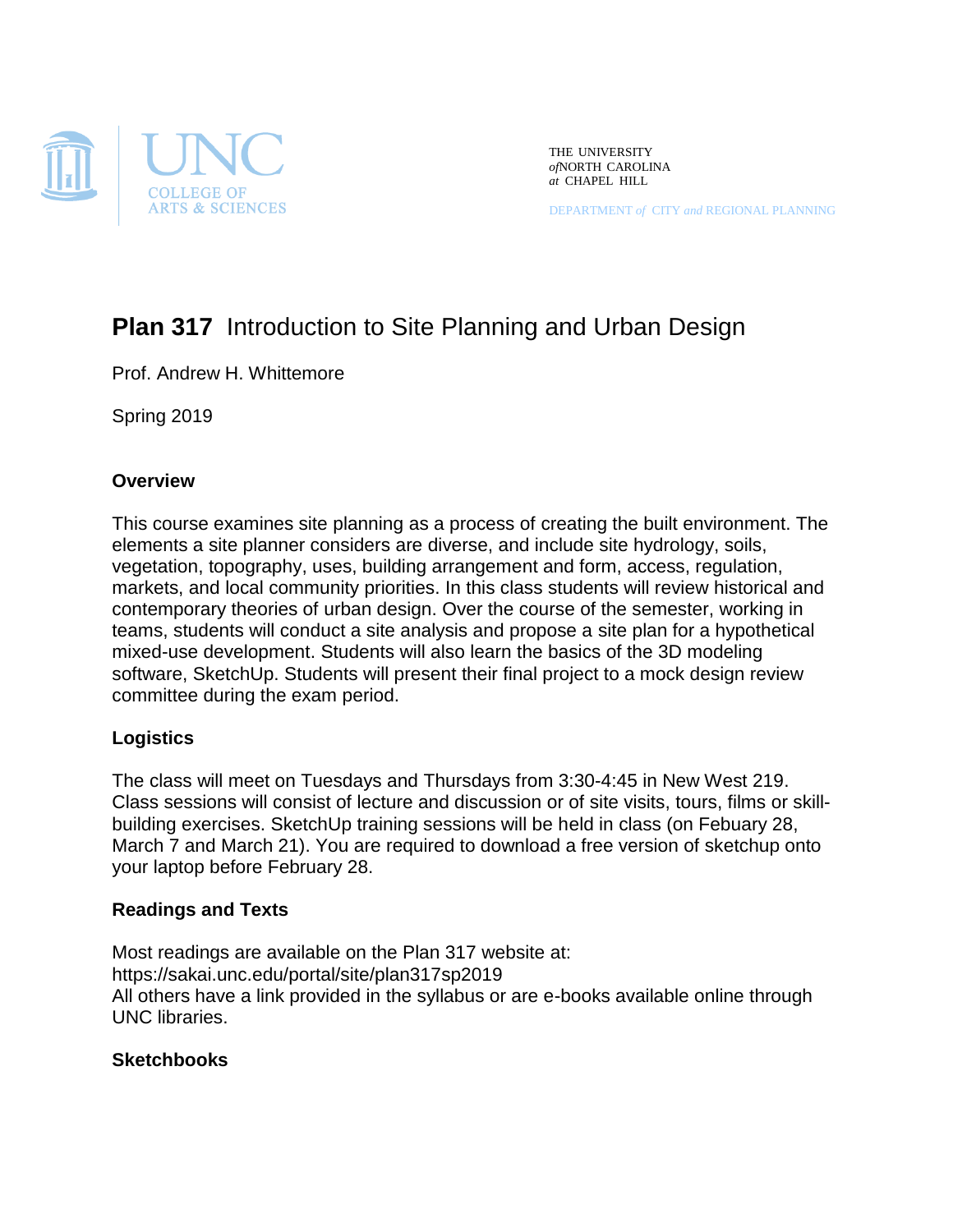On a weekly basis we will be conducting sketching exercises in class. You are required to purchase a sketchbook – 8"x5" or slightly larger would be suitable - for use in these exercises and to use for your own development in or out of class.

# **Computer Software**

No prior experience with SketchUp is required for the course, but you should familiarize yourself with software prior to our first lab session on February 28. The best resource for using SketchUp is available online at [http://help.sketchup.com/en. SketchUp](http://help.sketchup.com/en.%20SketchUp) Pro is available on all of the Davis Library GIS PCs. You may also download a free version of the application on your laptop for use at home or in lab sessions that will be adequate for what is required in this class.

# **Assignments and Grading**

In this class we will be working with a 1.2 acre site located on four parcels between W. Rosemary and W. Franklin Streets, fronting on W. Franklin at 308-310 W. Franklin. The first assignment is a site analysis map (due in class on February 19), and the second an analysis of site regulations (due in February 28). The third is a site concept (due in class March 21).The final assignment is your final design, including a final site plan and perspectives (drawn in SketchUp).Your goal is to propose an arrangement of 40,000sf of residential space, 20,000sf of retail space and 20,000sf of office space that, given site and regulatory constraints, provides an attractive place for a variety of activities, complements and enhances the surrounding neighborhood, and addresses the priorities of the evolving *Downtown Vision and Implementation Plan*. You will present your design to members of the Chapel Hill Community Design Commission during class on April 25 (location TBD). The final design is due to me by email on April 30.

Your grade will be calculated as follows:

- 10% Class participation
- 15% Assignment 1
- 15% Assignment 2
- 15% Assignment 3
- 45% Final project

LATE ASSIGNMENTS POLICY: Late assignments drop four points per day. For example, if a '95' paper is late one day it will receive a '91', two days late and it will receive a '87' … *a late paper is better than a 0*.

# **Contact Information**

My office is located at 313 New East and my office hours are Wednesdays, 12pm-1pm, or by appointment. I can be reached via e-mail at awhittem@email.unc.edu, or by phone at 919-962-4756.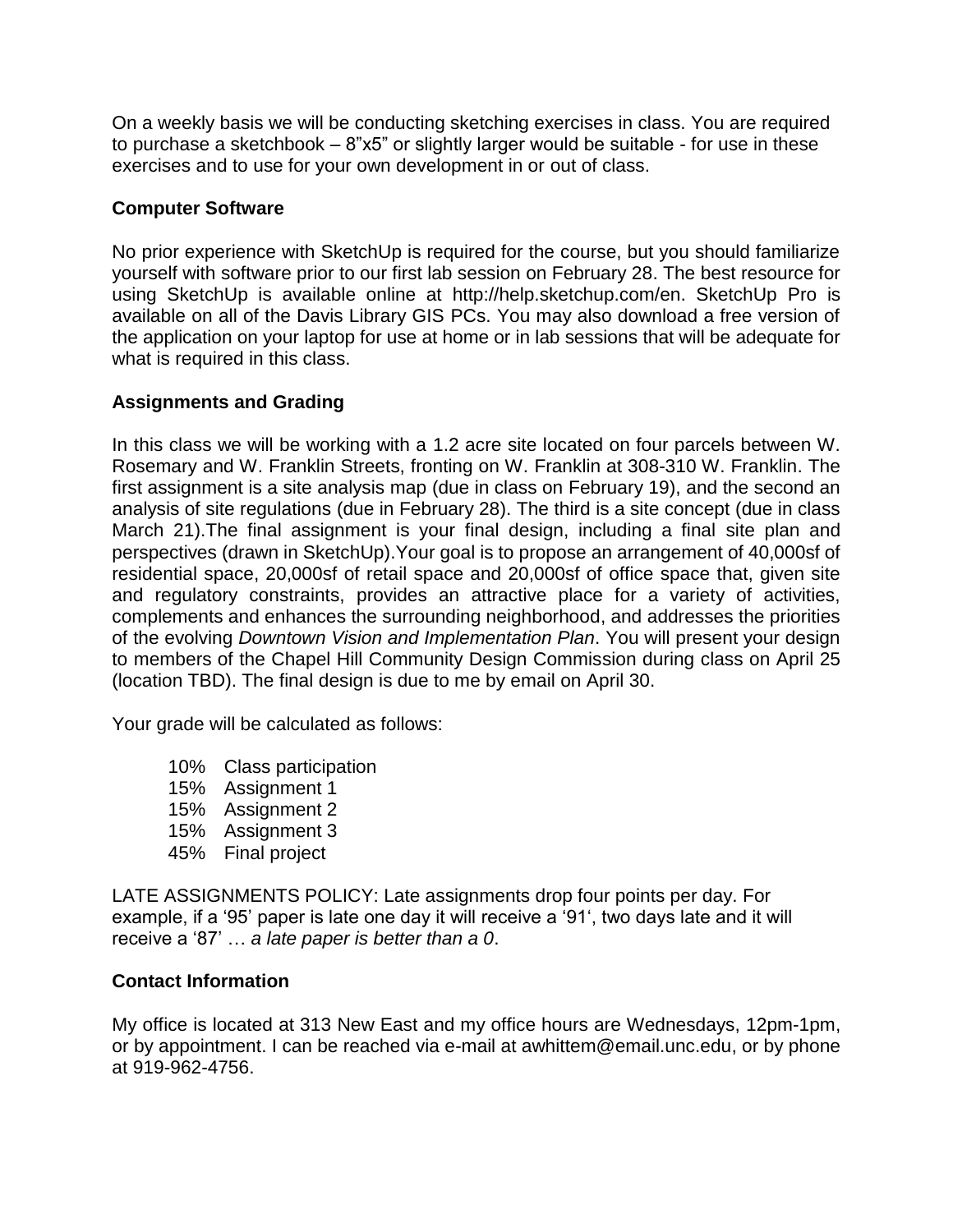The Teaching Assistant for this class is Ellery Walker, who can be reached at ecwalker@live.unc.edu

# **OTHER ACADEMIC BUSINESS**

We are committed to treating Honor Code violations seriously and urge all students to become familiar with its terms set out at https://studentconduct.unc.edu/sites/studentconduct.unc.edu/files/documents/Instrumen t.pdf. If you have questions it is your responsibility to ask the professor about the Code's application. All written work, and other projects must be submitted with a signature that you have complied with the requirements of the Honor Code in all aspects of the submitted work.

Missing Class:

Students are permitted to miss class for EXCUSABLE absences only (for details about what an excused absence is, see UNC-Chapel Hill's attendance policy below). Students are allowed one unexcused absence without any questions from the instructors. If a student has two unexcused absences, their grade will be affected.

Disability*:* The University of North Carolina – Chapel Hill facilitates the implementation of reasonable accommodations, including resources and services, for students with disabilities, chronic medical conditions, a temporary disability or pregnancy complications resulting in difficulties with accessing learning opportunities. All accommodations are coordinated through the Accessibility Resources and Service Office. In the first instance please visit their website https://ars.unc.edu/. Please contact ARS as early in the semester as possible.

Resources: Our purpose as professors is to help you to excel in this learning environment. Should you need further assistance beyond the help of the professor, please consult the following on-campus resources:

- The Writing Center: https://writingcenter.unc.edu/
- Accessibility Resources & Services (for students with learning disabilities (LD) and/or attention-deficit/hyperactivity disorder (ADHD): https://ars.unc.edu/
- Learning Center: https://learningcenter.unc.edu/
- Counseling and Wellness Services: [http://campushealth.unc.edu](https://outlook.unc.edu/owa/redir.aspx?C=TX9P-iEKuUOJ13QgJZni44yxaiBLvNEI7xytaJmv-to-UbSem5tbnY2HQL2SGLERRpN73Xe03_U.&URL=http%3a%2f%2fcampushealth.unc.edu)
- UNC's Attendance Policy: http://catalog.unc.edu/policiesprocedures/attendance-grading-examination/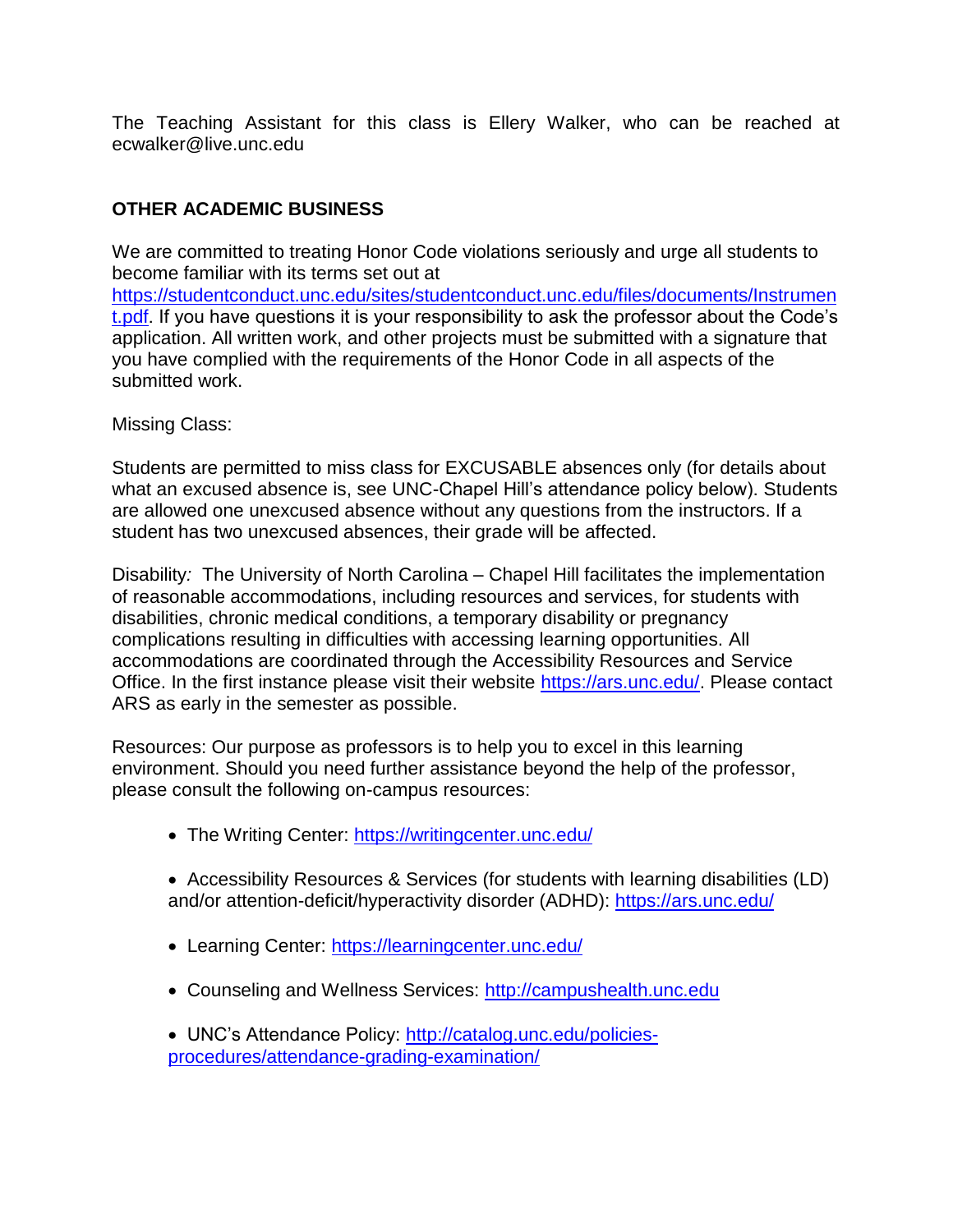# **SCHEDULE AND READINGS**

| <b>10 JANUARY</b> | <b>Course Overview</b>                                                                                                                                                                                        |
|-------------------|---------------------------------------------------------------------------------------------------------------------------------------------------------------------------------------------------------------|
|                   | In class: discuss syllabus and assignments                                                                                                                                                                    |
| <b>15 JANUARY</b> | <b>What is Site Planning?</b>                                                                                                                                                                                 |
|                   | Kevin Lynch and Gary Hack. 1984. Site Planning 3rd edition.<br>Cambridge: MIT Press: "The Art of Site Planning," 1-28                                                                                         |
|                   | In class: lecture and discussion                                                                                                                                                                              |
| <b>17 JANUARY</b> | <b>What is Site Planning?</b>                                                                                                                                                                                 |
|                   | LaGro, James A. Jr. 2008. Site Analysis: A Contextual Approach to<br>Sustainable Land Planning and Site Design John Wiley & Sons:<br>"Shaping the Built Environment," 3-22                                    |
|                   | e-book: Anne Whitson Spirn, "Ecological urbanism," in Banerjee, T.<br>& Loukaitou-Sideris, eds., Companion to Urban Design (Routledge,<br>2011): 600-610                                                      |
|                   | In class: lecture and discussion                                                                                                                                                                              |
| 22 JANUARY        | <b>What is Urban Design?</b>                                                                                                                                                                                  |
|                   | Carmona, Matthew et al. 2003. Public Places - Urban Traces<br>Amsterdam: Elsevier. "Urban Design Today," 3-19                                                                                                 |
|                   | Levy, John M. 2013. Contemporary Urban Planning. 10 <sup>th</sup> ed. Upper<br>Saddle River, NJ: Pearson. Excerpt from "Urban Design," 171-184                                                                |
|                   | In class: lecture and discussion                                                                                                                                                                              |
| <b>24 JANUARY</b> | Introduction to the Neighborhood and the Site                                                                                                                                                                 |
|                   | Duerksen, Christopher J., C. Gregory Dale and Donald L. Elliott.<br>2009. The Citizen's Guide to Planning 4th ed. "Navigating the<br>Planning Landscape," 17-36 and "What are We Trying to Achieve?"<br>63-76 |
|                   |                                                                                                                                                                                                               |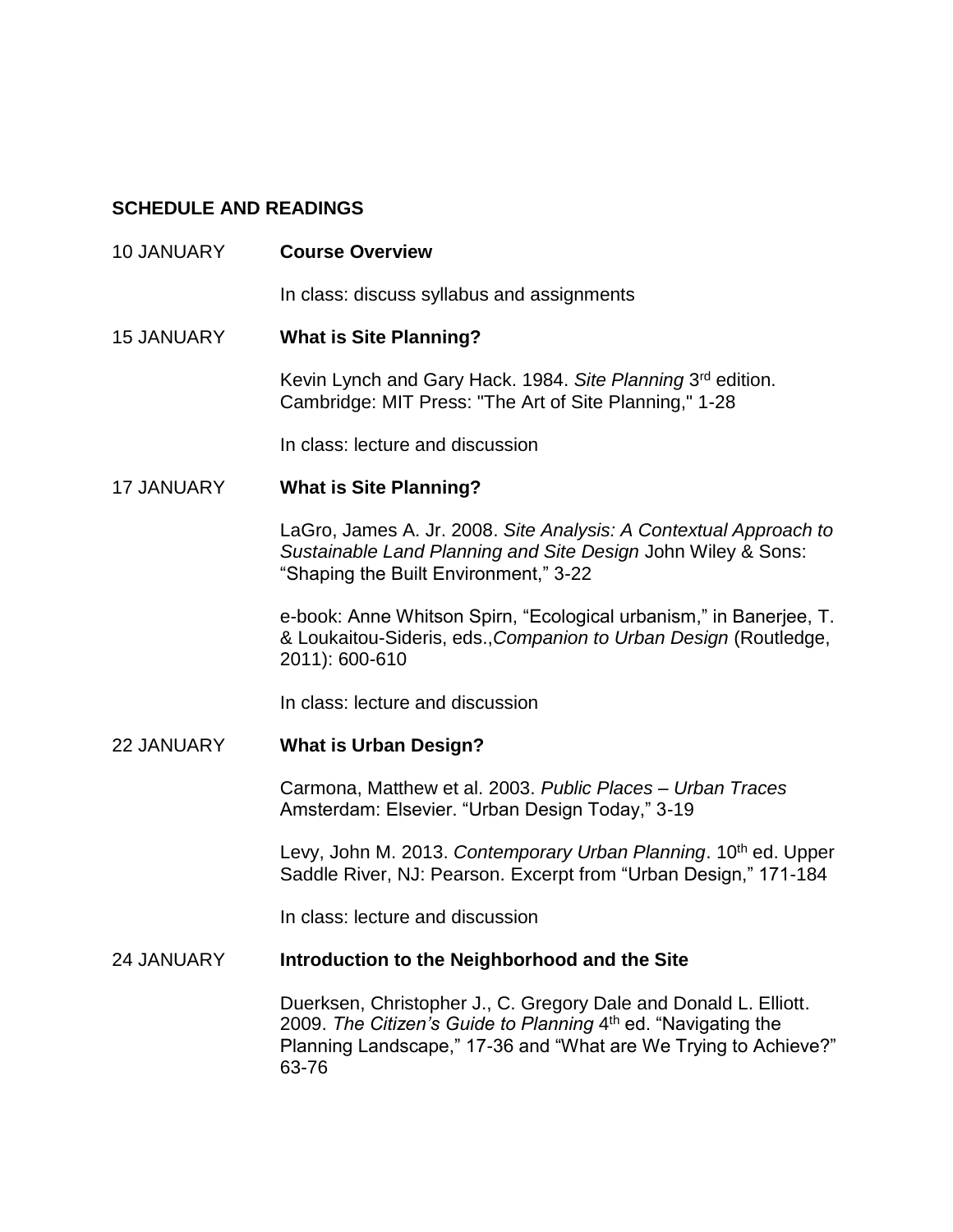Singh, Jasmin "Chapel Hill community plans to revamp Rosemary Street," *Daily Tarheel* 5 September 2013. http://www.dailytarheel.com/article/2013/09/rosemaryimagined0906

Chapel Hill Planning Department and Chapel Hill Downtown Partnership. 2014. *Downtown Vision and Implementation Plan* http://www.townofchapelhill.org/home/showdocument?id=24093

In class: lecture and discussion

# 29 JANUARY **Site Visit**

In class: site visit

## 31 JANUARY **Stormwater Tour**

In class: Sustainable Stormwater Management Tour – meet at top floor of Fedex Global Education building

## 5 FEBRUARY **Topography and Hydrology**

Marsh, William M. 2010. Landscape Planning 5<sup>th</sup> edition. Wiley: "Topography, Slopes, and Land Use Planning," 91-110; "Best Management Practices, Local watersheds, and Development Sites," 275-292

In class: lecture and discussion

#### 7 FEBRUARY **Vegetation**

Marsh, William M. 2010. Landscape Planning 5<sup>th</sup> edition. Wiley: "Vegetation, Land Use, and Environmental Assessment," 405-426

A link to the Chapel Hill Tree Protection Ordinance: http://www.townofchapelhill.org/home/showdocument?id=8010

In class: lecture and discussion

12 FEBRUARY **Horticulture Tour**

In class: Horticulture Tour

14 FEBRUARY **Cultural Attributes**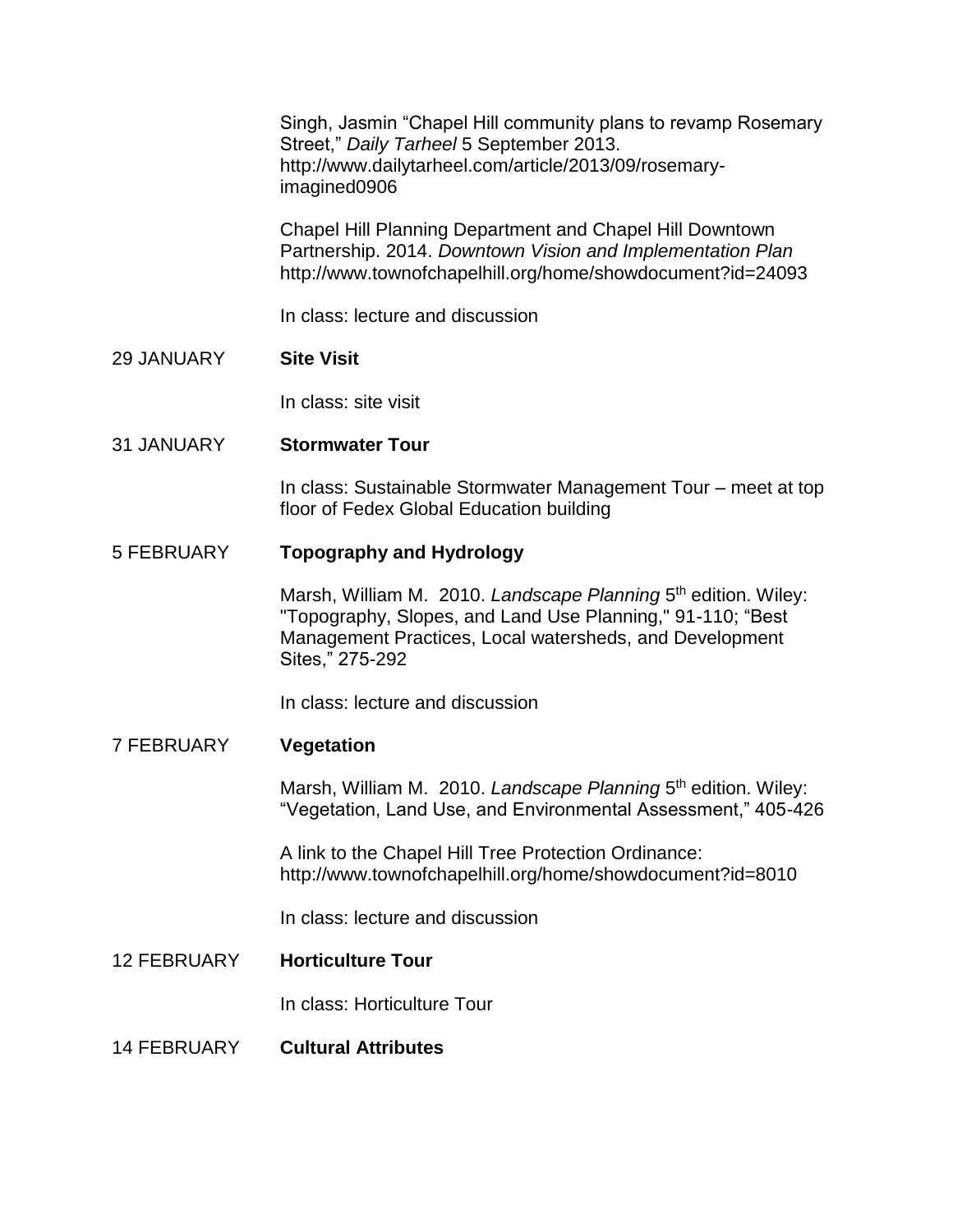LaGro, James A. Jr., *Site Analysis: A Contextual Approach to Sustainable Land Planning and Site Design* (John Wiley & Sons, 2008): "Site Inventory: Cultural Attributes," 139-168

In class: lecture and discussion

19 FEBRUARY **Assignment 1 due** – a map showing impermeable and other contributing areas, the existing drainage system, tree canopy area and contributing trees, vehicle and pedestrian traffic and barriers, established districts/behavior settings, views. The map should show existing streets, buildings, and site outline.

Chapel Hill Public Spaces Tour

# 21 FEBRUARY **Zoning & Other Regulations**

Duerksen, Christopher J., C. Gregory Dale and Donald L. Elliott. 2009. *The Citizen's Guide to Planning* 4 th ed. Excerpts from "Putting the Plan to Work – Implementation," 77-85 and 93-106

Chapel Hill Land Use Management Ordinance, [https://www.municode.com/library/nc/chapel\\_hill/codes/code\\_of\\_or](https://www.municode.com/library/nc/chapel_hill/codes/code_of_ordinances?nodeId=CO_APXALAUSMA) [dinances?nodeId=CO\\_APXALAUSMA](https://www.municode.com/library/nc/chapel_hill/codes/code_of_ordinances?nodeId=CO_APXALAUSMA) Section 3.3.1 "Town Center", "Use Matrix" Table 3.7-1, Chapter 3.8 "Dimensional Standards," and Section 5.9.7 "Minimum and Maximum Off-Street Parking Requirements"

In class: lecture and discussion

#### 26 FEBRUARY **The Conceptual Dimension of Urban Design**

LaGro, James A. Jr., *Site Analysis: A Contextual Approach to Sustainable Land Planning and Site Design* (John Wiley & Sons, 2008): "Conceptual Design" 209-249

In class: lecture and discussion

28 FEBRUARY **Assignment 2 due** – A description and visualization of the zoning envelope and parking requirements for site development.

In class: Sketchup Workshop I, Davis 247

- 5 MARCH **Movie** "The Social Life of Small Urban Spaces"
- 7 MARCH **The Morphological Dimension of Urban Design**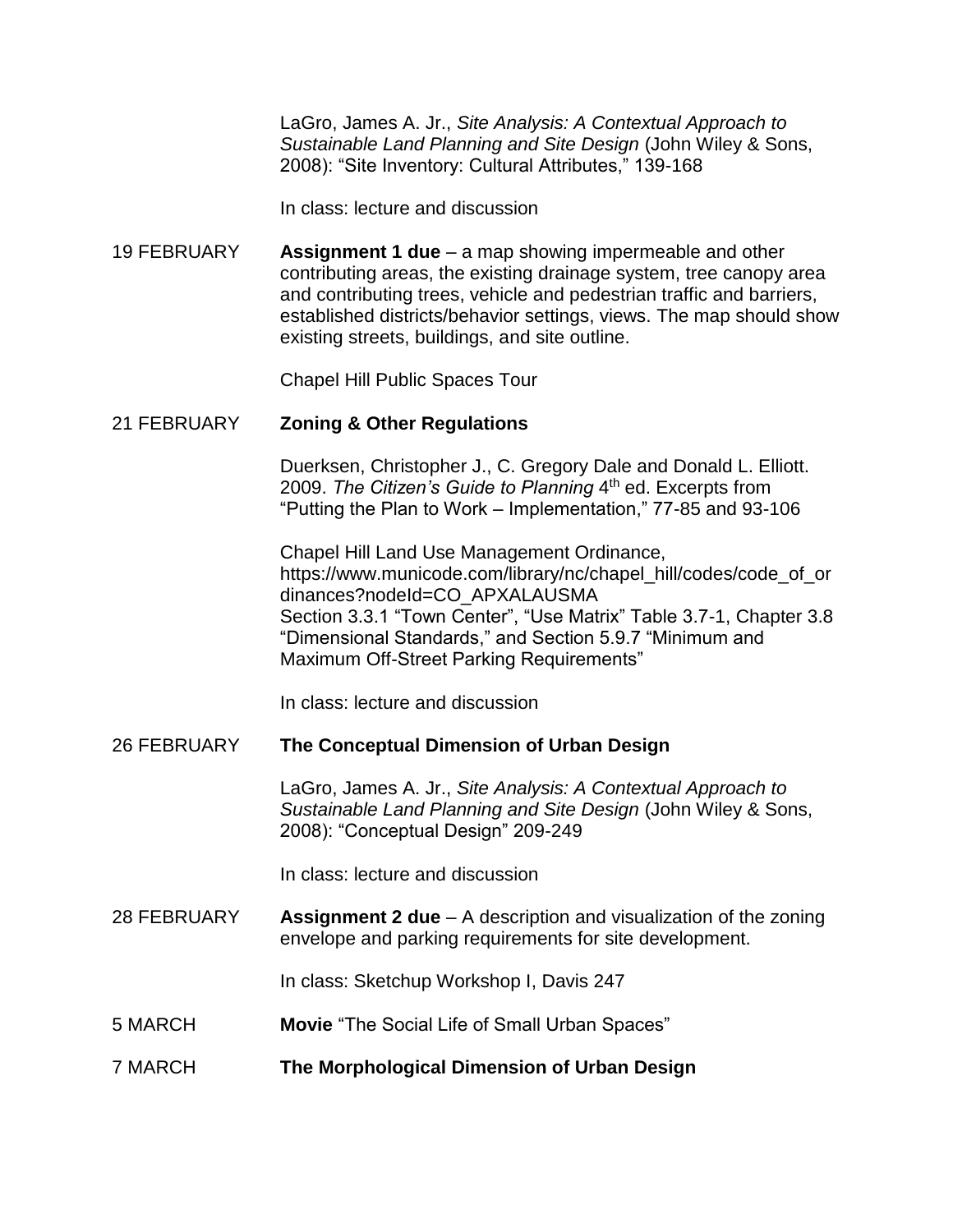Carmona, Matthew et al. 2003. *Public Places: Urban Traces*  Amsterdam: Elsevier: Excerpt from "Urban Change," 20-26 and "The Morphological Dimension," 61-86

In class: Sketchup Workshop II, Davis 247

#### 12 & 14 MARCH **SPRING BREAK**

#### 19 MARCH **Access & Streets**

Kevin Lynch and Gary Hack, *Site Planning* (MIT Press, 1984 [3rd edition]): "Access" 193-222

e-book: Elizabeth MacDonald, "Streets and the public realm: emerging designs," in Banerjee, T. &Loukaitou-Sideris, eds., *Companion to Urban Design* (Routledge, 2011): 419-432

In class: Lecture and Discussion

21 MARCH **Assignment 3 Due** – A concept map of proposed uses and their arrangement on the site, showing square footage of each, explained by a key with performance statements.

In class: Sketchup Workshop III, Davis 247

#### 26 MARCH **The Perceptual Dimension of Urban Design I**

Lynch, Kevin. 1960. *The Image of the City.* Cambridge: MIT Press."The Image of the Environment," 1-13; "The City Image and Its Elements," 46-90

In class: lecture and discussion

#### 28 MARCH **The Perceptual Dimension of Urban Design II**

Carmona, Matthew et al. 2003. *Public Places: Urban Traces*  Amsterdam: Elsevier: Excerpt from "The perceptual dimension," 93- 105; excerpt from "The Functional Dimension," 165-177

In class: lecture and discussion

#### 2 APRIL **The Social Dimension of Urban Design**

Carmona, Matthew et al. 2003. *Public Places: Urban Traces*  Amsterdam: Elsevier: "The Social Dimension," 106-129